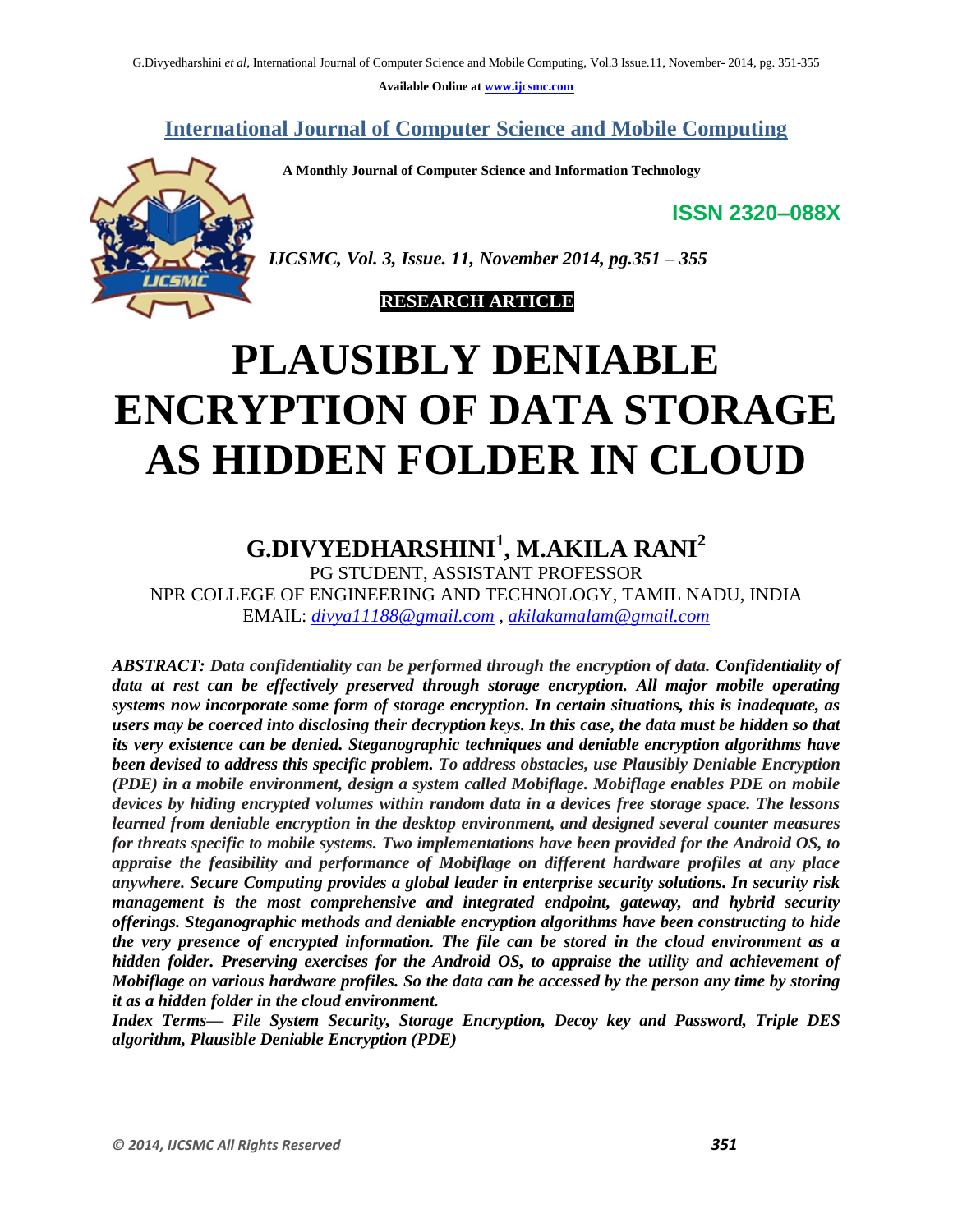#### **1. INTRODUCTION**

Secure computing has become widely traded process. Over the next several years, Secure Computing morphed from a small [defense contractor](http://en.wikipedia.org/wiki/Defense_contractor) into a commercial product vendor, largely because the investment community was much less interested in purchasing security goods from defense contractors than from commercial product vendors, especially vendors in the growing [internet](http://en.wikipedia.org/wiki/Internet) space. The usage of smart phones is tremendous and the securing of the confidential data from the unauthorized person has to increase in level. To process this method here the hidden folder method has been introduced and stored the file in the cloud environment with some secure key and password. Storing the data in the cloud environment in a secure way is difficult so here with high security process the data is maintained and it is retrieved only the particular person anywhere anytime. Cloud platform is most widely used platform to store the data. This can be accessed through some IP address provided by the cloud environment while creating an account in the environment.

## **2. LITERATURE SURVEY**

#### **2.1. On Implementing Deniable Storage Encryption for Mobile Devices**

 The users may be coerced into disclosing their decryption keys. The data must be hidden so that its very existence can be denied. Steganographic techniques and deniable encryption algorithms have been devised to address this specific problem. Examine the feasibility and efficacy of deniable storage encryption for mobile devices. This design a system called Mobiflage that enables PDE on mobile devices by hiding encrypted volumes within random data on a device's external storage.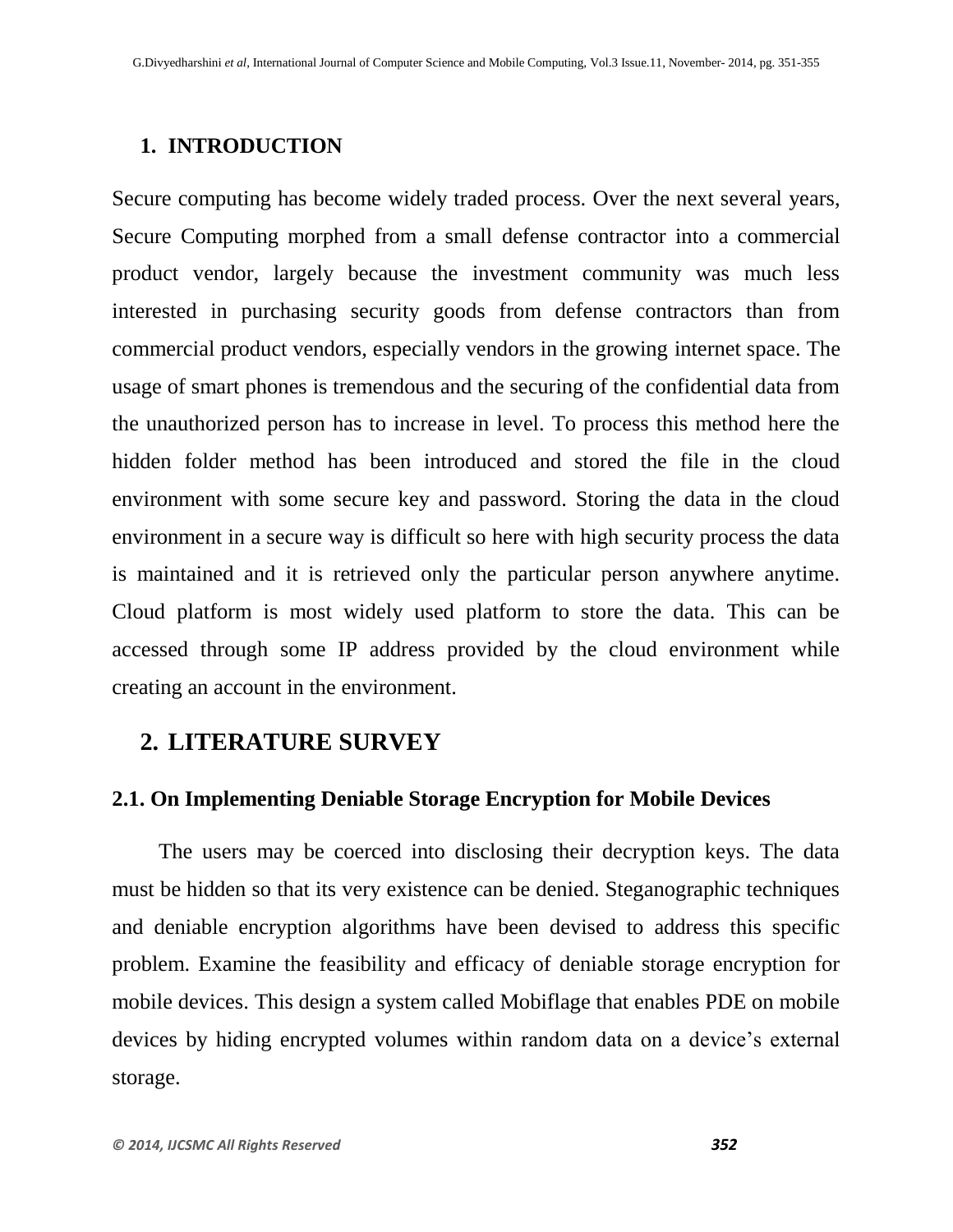# **2.2 Defeating Encrypted and Deniable File Systems: True Crypt v5.1a and the Case of the Tattling OS and Applications**

The security requirements for creating a Deniable File System (DFS), and the efficacy with which the True Crypt disk-encryption software meets those requirements. In a DFS, the very existence of certain files and directories cannot be ascertained by the attacker. The results show that deniability, even under a very weak model, is fundamentally challenging. If the adversary continue to demand the file, to disclose the password to such a deniable file system.

# **2.3 Halting Password Puzzles: Hard-to Break Encryption from Human-Memorable Keys**

By throwing a Halting-Problem wrench in the works of guessing that iteration count, we widen the security gap with any attacker to its theoretical optimum. Halting Key Derivation Functions are practical and universal: they work with any password, any hardware, and a minor change to the user interface. It shows how works "pure password"-based encryption can best with stand the most dedicated offline dictionary attacker regardless of password strength. It can be typed quickly and discreetly on a variety of devices, and remain effective in constrained environments with basic input and no output capabilities.

#### **2.4. Reliably Erasing Data from Flash-Based Solid State Drives**

Reliably erasing data from storage media is a critical component of secure data management. Verifying digital sanitization operations uses the lowestlevel digital interface to the data in a Solid State Drives (SSD). Sanitizing storage media to reliably destroy data is an essential aspect of overall data security. This found that none of the available software techniques for sanitizing individual files were effective.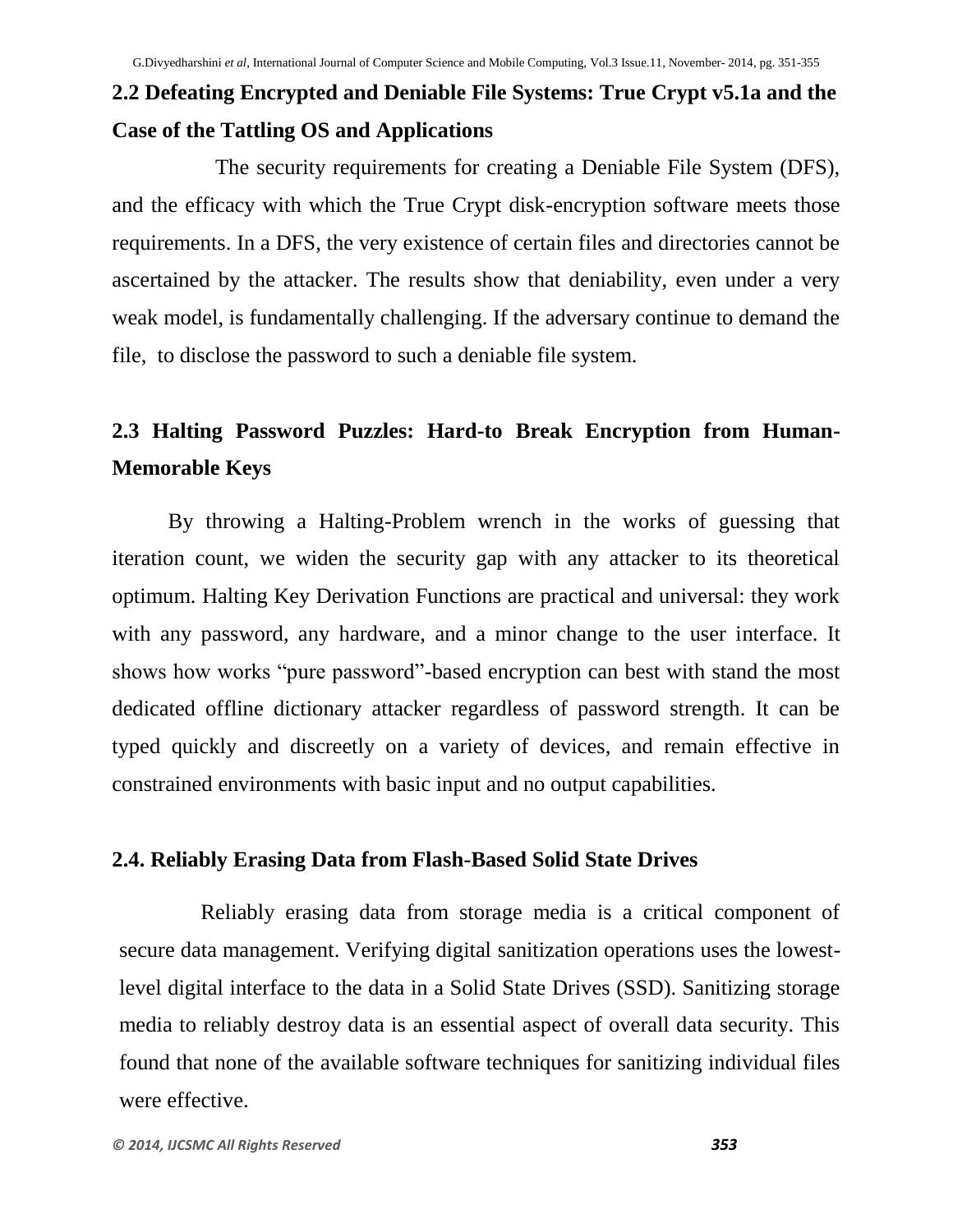# **2.5. Baseband Attacks: Remote Exploitation of Memory Corruption in Cellular Protocol Stacks**

The practical exploitation of memory corruptions on this processor has become a time-consuming endeavor. The risk is demonstrated remotely exploitable memory corruptions in cellular baseband stacks. Two widely deployed baseband stacks and it give exemplary cases of memory corruptions that can be leveraged to inject and execute arbitrary code on the baseband processor.

## **3. CONCLUSION**

In certain situations, users require a level of protection beyond the semantic security that is offered by encryption. Deniable encryption techniques can be used to augment standard encryption, to contend with a coercive adversary. This dissertation examined the feasibility and efficacy of deniable storage encryption for mobile devices. The Mobiflage tool was designed and prototyped to assess the effective security and usability of the mobile deniable storage concept. The results are promising, as Mobiflage addresses several leakage vectors while incurring a tolerable impact on performance and usability. The implementation relies on a conscientious user that will adhere to usage guidelines devised to prevent leakage or compromise through inappropriate behavior. One such directive is to choose a high entropy password to protect the volume encryption keys. This dissertation also discussed a new password scheme for that specific purpose. So that the file can be maintained in a high secured way from the hackers through hidden folders in cloud environment.